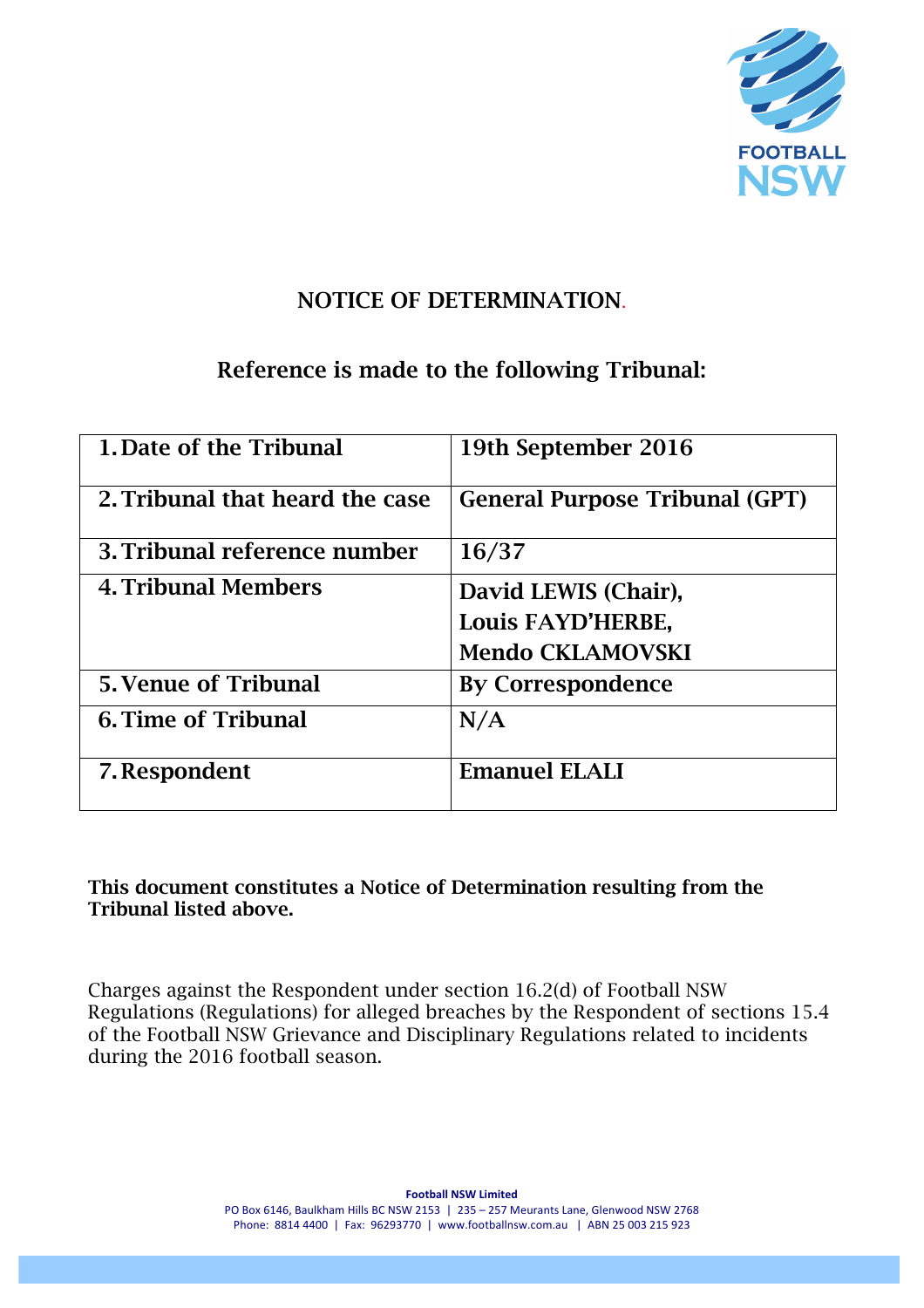#### Charge:

Section 16.2(d) of the Football NSW Grievance and Disciplinary Regulations states that a Player who accumulates his or her eleventh (11th) Yellow Card in total in the Premiership, irrespective of the age- grade in which they are received, must appear before the General Purposes Tribunal and must not participate in any Fixture until he or she has appeared before the General Purposes Tribunal and served in full any sanction imposed by the General Purposes Tribunal.

# Determination of the Tribunal:

The Respondent pleaded GUILTY to the Charge related to the relevant matter.

#### Observations:

There were no precedents within any of the Australian Football Federations for this offence. Football Federation Victoria had suspended two separate players for the accumulation of four (4) Red Cards in a season however the GPT distinguishes those Determinations as they are clearly a far more serious offences.

The Respondent received the 11 Yellow Cards in 20 matches during the 2016 season and these were issued by 10 different Match Officials. The Respondent did NOT receive a Red Card during the season and served a total of six (6) match suspensions for the accumulation of 10 Yellow Cards.

On receipt of his 11th Yellow Card his Club suspended him in accordance with the Regulations pending the outcome of this GPT.